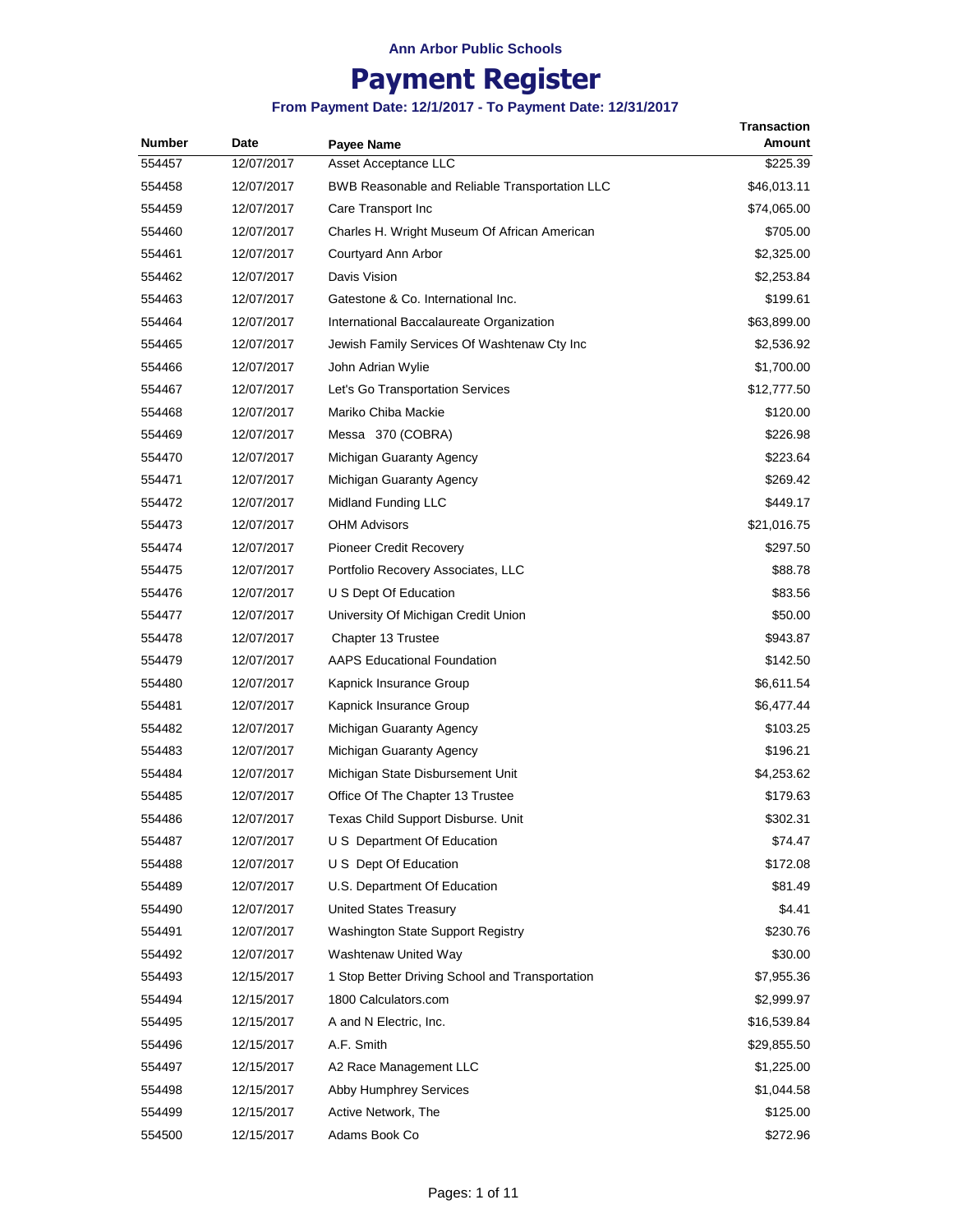# **Payment Register**

| 554501 | 12/15/2017 | <b>Advantage Sports</b>                          | \$918.00    |
|--------|------------|--------------------------------------------------|-------------|
| 554502 | 12/15/2017 | <b>AM Services</b>                               | \$23,982.25 |
| 554503 | 12/15/2017 | Ann Arbor Observer                               | \$2,837.60  |
| 554504 | 12/15/2017 | Apple Computer Inc                               | \$10,199.50 |
| 554505 | 12/15/2017 | Apple Computer Inc Professional Service          | \$644.05    |
| 554506 | 12/15/2017 | AppleCrossing.com LLC                            | \$390.00    |
| 554507 | 12/15/2017 | <b>Arbor Chess</b>                               | \$10,703.55 |
| 554508 | 12/15/2017 | Arbor Springs Water                              | \$349.00    |
| 554509 | 12/15/2017 | Arch Environmental Group, Inc.                   | \$457.00    |
| 554510 | 12/15/2017 | <b>Ascott Corporation</b>                        | \$1,678.00  |
| 554511 | 12/15/2017 | AT&T                                             | \$69.61     |
| 554512 | 12/15/2017 | Atlas Oil Company                                | \$24,121.56 |
| 554513 | 12/15/2017 | B & H Photo Video                                | \$1,739.99  |
| 554514 | 12/15/2017 | Barbara Ann Goodsitt                             | \$315.79    |
| 554515 | 12/15/2017 | Barnes & Noble                                   | \$735.60    |
| 554516 | 12/15/2017 | <b>Baruzzini Aquatics</b>                        | \$71,040.00 |
| 554517 | 12/15/2017 | Benz Microscope Optics Center                    | \$166.00    |
| 554518 | 12/15/2017 | Binell Bros Cutlery & Grinding                   | \$59.00     |
| 554519 | 12/15/2017 | <b>Blick Art Materials LLC</b>                   | \$717.79    |
| 554520 | 12/15/2017 | <b>Bob Books Publications LLC</b>                | \$1,636.74  |
| 554521 | 12/15/2017 | Bodies In Balance Fitness Studio                 | \$806.63    |
| 554522 | 12/15/2017 | <b>Brain Monkeys LLC</b>                         | \$6,166.50  |
| 554523 | 12/15/2017 | <b>Brookes Publishing Co</b>                     | \$1,242.89  |
| 554524 | 12/15/2017 | <b>Bulldog Records Management Inc.</b>           | \$170.00    |
| 554525 | 12/15/2017 | Busch's Valuland - Green Rd                      | \$31.25     |
| 554526 | 12/15/2017 | Busch's Valuland-Main St                         | \$242.08    |
| 554527 | 12/15/2017 | Bustos, Michael, Brian                           | \$450.00    |
| 554528 | 12/15/2017 | Camfil Michigan                                  | \$291.85    |
| 554529 | 12/15/2017 | Campus Agendas                                   | \$2,296.00  |
| 554530 | 12/15/2017 | Capital Area Association of Volleyball Officials | \$75.00     |
| 554531 | 12/15/2017 | Carl Gunderson Dba Simply Holistic Fitn          | \$2,233.08  |
| 554532 | 12/15/2017 | Carolina Biological Supply Company               | \$1,287.00  |
| 554533 | 12/15/2017 | Carpentry Concepts & Ceilings                    | \$6,079.22  |
| 554534 | 12/15/2017 | <b>Cdw Government Inc</b>                        | \$259.47    |
| 554535 | 12/15/2017 | Cellco Partnership Dba Verizon Wireless          | \$13,307.02 |
| 554536 | 12/15/2017 | Cendrowski, Chelsea                              | \$1,753.45  |
| 554537 | 12/15/2017 | Cengage Learning                                 | \$1,689.05  |
| 554538 | 12/15/2017 | Center for Responsive Schools, Inc               | \$63,000.00 |
| 554539 | 12/15/2017 | Central Michigan Paper (cmp)                     | \$1,485.45  |
| 554540 | 12/15/2017 | Charles H Wright Museum Of African American His  | \$501.00    |
| 554541 | 12/15/2017 | <b>Christine Marie Stead</b>                     | \$130.00    |
| 554542 | 12/15/2017 | City Of Ann Arbor Treasurer                      | \$60,206.92 |
| 554543 | 12/15/2017 | City Of Ann Arbor Treasurer                      | \$300.00    |
| 554544 | 12/15/2017 | <b>Cliff Keen Corporation</b>                    | \$190.30    |
| 554545 | 12/15/2017 | Complete Production System Inc                   | \$261.37    |
| 554546 | 12/15/2017 | Computer Management Technologies Inc             | \$10,100.00 |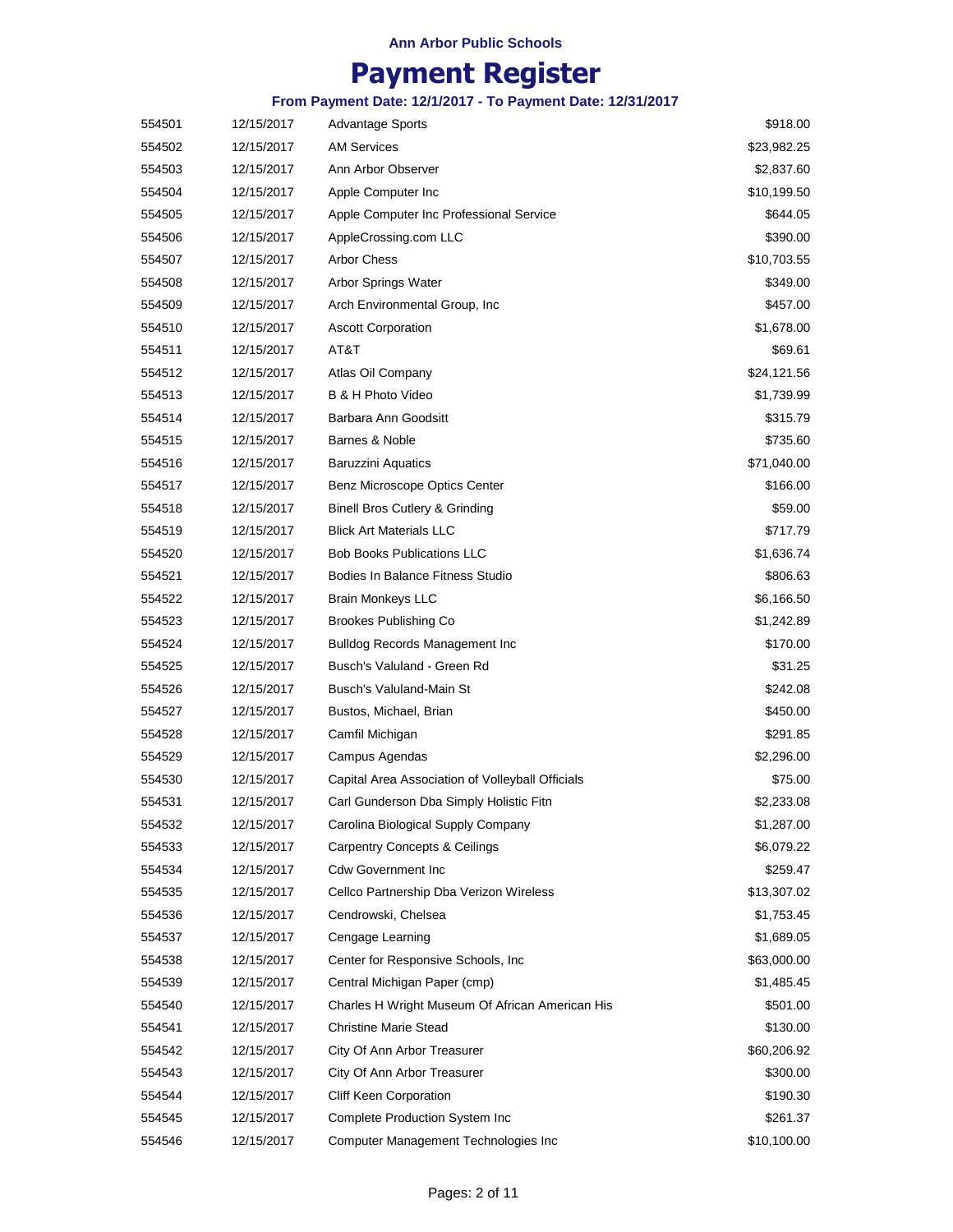# **Payment Register**

| 554547 | 12/15/2017 | Concordia University                               | \$2,000.00   |
|--------|------------|----------------------------------------------------|--------------|
| 554548 | 12/15/2017 | Covert, Kimberly, Cundiff                          | \$2,000.00   |
| 554549 | 12/15/2017 | Culligan of AnnArbor/Detroit                       | \$165.99     |
| 554550 | 12/15/2017 | Customink                                          | \$350.35     |
| 554551 | 12/15/2017 | D.j. Conley Associates                             | \$724.80     |
| 554552 | 12/15/2017 | Demco Inc                                          | \$1,006.99   |
| 554553 | 12/15/2017 | Detmer, Carol                                      | \$550.00     |
| 554554 | 12/15/2017 | Detroit Edison Or Dte Energy                       | \$4,056.57   |
| 554555 | 12/15/2017 | Dexter Community Schools Atheltic Office           | \$700.00     |
| 554556 | 12/15/2017 | Dihydro Services Inc                               | \$434.00     |
| 554557 | 12/15/2017 | Discount School Supply                             | \$616.43     |
| 554558 | 12/15/2017 | Distributive Education Clubs Of America (deca Inc  | \$476.00     |
| 554559 | 12/15/2017 | Dollar Bill Copying                                | \$4,015.41   |
| 554560 | 12/15/2017 | Dte Energy                                         | \$4,928.20   |
| 554561 | 12/15/2017 | Duranona, Maria, Victoria                          | \$1,761.89   |
| 554562 | 12/15/2017 | <b>EAI Education</b>                               | \$115.80     |
| 554563 | 12/15/2017 | <b>Educational Visions Alliance Inc</b>            | \$3,600.00   |
| 554564 | 12/15/2017 | Edward John Wyman                                  | \$1,100.00   |
| 554565 | 12/15/2017 | Eidex LLC                                          | \$36,334.00  |
| 554566 | 12/15/2017 | Enterprise Rent-A-Car                              | \$913.92     |
| 554567 | 12/15/2017 | Environmental Testing & Consulting, Inc.           | \$2,525.00   |
| 554568 | 12/15/2017 | <b>Equal Opportunity Schools</b>                   | \$73,200.00  |
| 554569 | 12/15/2017 | Ferguson Enterprises, Inc.                         | \$7,554.31   |
| 554570 | 12/15/2017 | Fitness Things, Inc.                               | \$12,368.52  |
| 554571 | 12/15/2017 | <b>Follett School Solutions, Inc.</b>              | \$526.20     |
| 554572 | 12/15/2017 | For Inspiration and Recognition of Science and Tec | \$2,000.00   |
| 554573 | 12/15/2017 | <b>Foster Specialty Floors</b>                     | \$4,490.00   |
| 554574 | 12/15/2017 | France, Amanda                                     | \$326.68     |
| 554575 | 12/15/2017 | Francesca Gitschlag                                | \$637.62     |
| 554576 | 12/15/2017 | <b>Fuel Cell Store</b>                             | \$5,603.00   |
| 554577 | 12/15/2017 | G and B Graphics                                   | \$2,823.80   |
| 554578 | 12/15/2017 | Gaynor, Jeffrey, T                                 | \$130.00     |
| 554579 | 12/15/2017 | <b>GCA Education Services, Inc.</b>                | \$112,663.54 |
| 554580 | 12/15/2017 | George's Locks and Rekeys, LLC                     | \$70.00      |
| 554581 | 12/15/2017 | <b>Geraldine Powell</b>                            | \$3,452.55   |
| 554582 | 12/15/2017 | Getaway Tours Inc                                  | \$1,895.00   |
| 554583 | 12/15/2017 | Gordon Food Service                                | \$4,167.27   |
| 554584 | 12/15/2017 | Goyette Mechanical Co                              | \$300,072.44 |
| 554585 | 12/15/2017 | Great Lakes Environmental Service, Inc.            | \$12,034.69  |
| 554586 | 12/15/2017 | Hagadone Llc                                       | \$2,183.77   |
| 554587 | 12/15/2017 | <b>Heaney General Contracting</b>                  | \$15,658.62  |
| 554588 | 12/15/2017 | Heinemann Greenwood Publishing                     | \$821.12     |
| 554589 | 12/15/2017 | Herald Publishing-Commercial Pcard - Printing      | \$660.00     |
| 554590 | 12/15/2017 | Hocking, Lucinda Lee                               | \$1,228.76   |
| 554591 | 12/15/2017 | Hudson, Melissa                                    | \$4,452.21   |
| 554592 | 12/15/2017 | IDN-Hardware Sales Inc.                            | \$3,520.00   |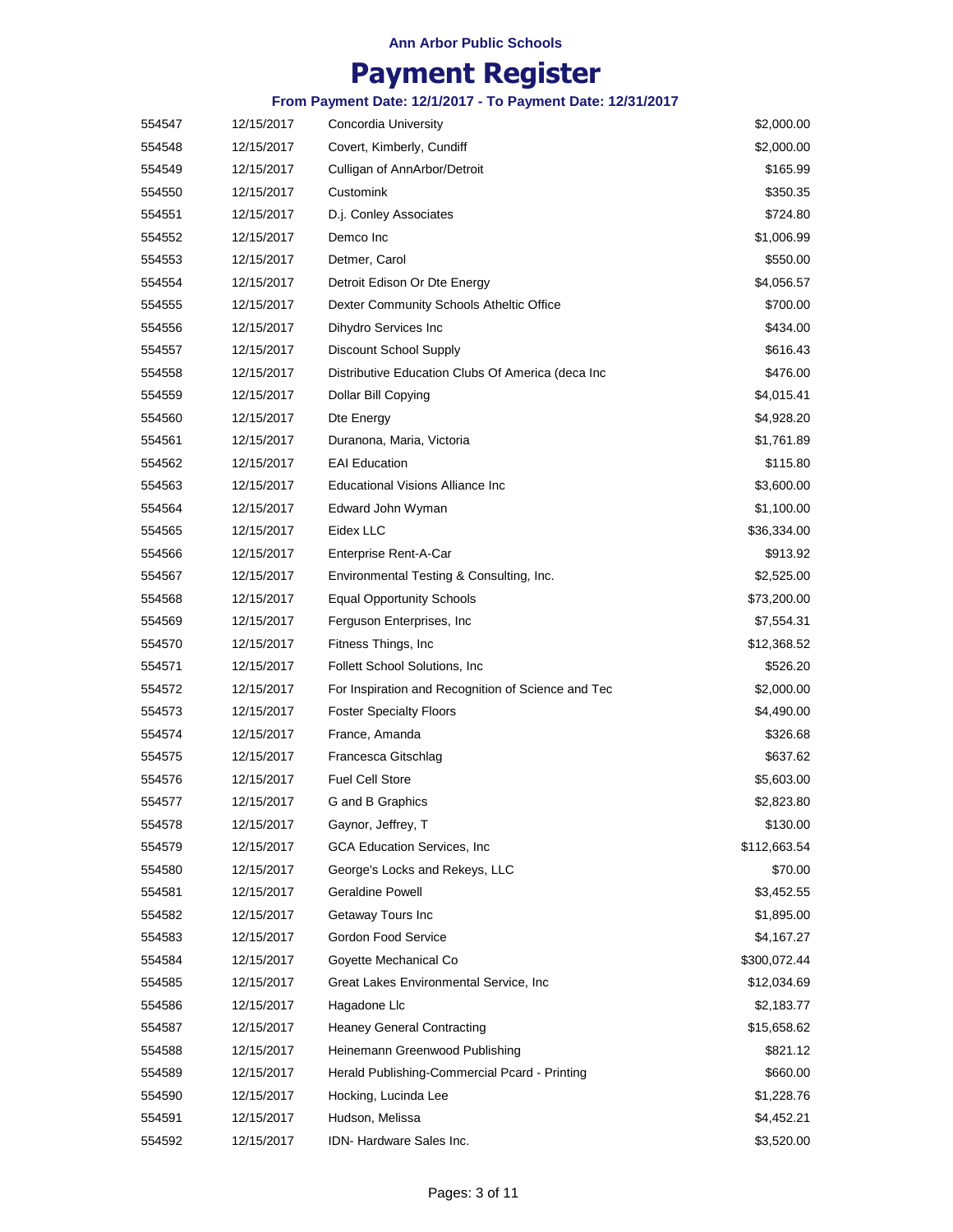# **Payment Register**

| 12/15/2017<br>Insectech<br>554594<br>12/15/2017<br>Inspired By Science, LLC<br>554595<br>554596<br>12/15/2017<br>Interstate Music<br>Inventive Technology, Inc.<br>554597<br>12/15/2017<br>12/15/2017<br>J W Pepper & Sons, Inc.<br>554598<br>12/15/2017<br>Jacobs, Jennifer<br>554599<br>Jacobson, David<br>554600<br>12/15/2017<br>554601<br>12/15/2017<br>Jeffrey Scott Masonry, Inc.<br>554602<br>12/15/2017<br><b>JMAM Solutions, LLC</b><br>554603<br>Kapnick Insurance Group<br>12/15/2017<br>Karen Alison Tenbrink<br>12/15/2017 | \$1,263.00<br>\$5,312.01<br>\$36.00<br>\$636.00<br>\$635.41<br>\$1,067.29<br>\$195.00<br>\$2,200.00<br>\$46.50<br>\$12,226.00<br>\$1,942.50<br>\$3,987.50<br>\$130.00 |
|------------------------------------------------------------------------------------------------------------------------------------------------------------------------------------------------------------------------------------------------------------------------------------------------------------------------------------------------------------------------------------------------------------------------------------------------------------------------------------------------------------------------------------------|-----------------------------------------------------------------------------------------------------------------------------------------------------------------------|
|                                                                                                                                                                                                                                                                                                                                                                                                                                                                                                                                          |                                                                                                                                                                       |
|                                                                                                                                                                                                                                                                                                                                                                                                                                                                                                                                          |                                                                                                                                                                       |
|                                                                                                                                                                                                                                                                                                                                                                                                                                                                                                                                          |                                                                                                                                                                       |
|                                                                                                                                                                                                                                                                                                                                                                                                                                                                                                                                          |                                                                                                                                                                       |
|                                                                                                                                                                                                                                                                                                                                                                                                                                                                                                                                          |                                                                                                                                                                       |
|                                                                                                                                                                                                                                                                                                                                                                                                                                                                                                                                          |                                                                                                                                                                       |
|                                                                                                                                                                                                                                                                                                                                                                                                                                                                                                                                          |                                                                                                                                                                       |
|                                                                                                                                                                                                                                                                                                                                                                                                                                                                                                                                          |                                                                                                                                                                       |
|                                                                                                                                                                                                                                                                                                                                                                                                                                                                                                                                          |                                                                                                                                                                       |
|                                                                                                                                                                                                                                                                                                                                                                                                                                                                                                                                          |                                                                                                                                                                       |
| 554604                                                                                                                                                                                                                                                                                                                                                                                                                                                                                                                                   |                                                                                                                                                                       |
| 554605<br>12/15/2017<br>Kathy Baker                                                                                                                                                                                                                                                                                                                                                                                                                                                                                                      |                                                                                                                                                                       |
| 12/15/2017<br>Kelly-Shaieb, Jessica, Leigh<br>554606                                                                                                                                                                                                                                                                                                                                                                                                                                                                                     |                                                                                                                                                                       |
| 554607<br>12/15/2017<br>Kone Incorporated                                                                                                                                                                                                                                                                                                                                                                                                                                                                                                | \$8,012.28                                                                                                                                                            |
| Kyte Metalwerks LLC<br>554608<br>12/15/2017                                                                                                                                                                                                                                                                                                                                                                                                                                                                                              | \$6,750.00                                                                                                                                                            |
| Language Adventure, Inc.<br>554609<br>12/15/2017                                                                                                                                                                                                                                                                                                                                                                                                                                                                                         | \$5,489.50                                                                                                                                                            |
| 554610<br>12/15/2017<br>Language Circle Enterprise                                                                                                                                                                                                                                                                                                                                                                                                                                                                                       | \$12,977.50                                                                                                                                                           |
| 554611<br>12/15/2017<br><b>Learning Without Tears</b>                                                                                                                                                                                                                                                                                                                                                                                                                                                                                    | \$3,027.03                                                                                                                                                            |
| Linda Sattler<br>554612<br>12/15/2017                                                                                                                                                                                                                                                                                                                                                                                                                                                                                                    | \$700.28                                                                                                                                                              |
| 12/15/2017<br>Lis & Associates<br>554613                                                                                                                                                                                                                                                                                                                                                                                                                                                                                                 | \$883.33                                                                                                                                                              |
| Louise Tamres The Tamres Group, In<br>554614<br>12/15/2017                                                                                                                                                                                                                                                                                                                                                                                                                                                                               | \$1,482.68                                                                                                                                                            |
| Lowe's Home Centers, Inc.<br>554615<br>12/15/2017                                                                                                                                                                                                                                                                                                                                                                                                                                                                                        | \$218.94                                                                                                                                                              |
| Mary E Weed Csc<br>554616<br>12/15/2017                                                                                                                                                                                                                                                                                                                                                                                                                                                                                                  | \$591.87                                                                                                                                                              |
| 554617<br>12/15/2017<br>Mary Thiefels Treetown Murals                                                                                                                                                                                                                                                                                                                                                                                                                                                                                    | \$2,133.64                                                                                                                                                            |
| Maurice Archer<br>12/15/2017<br>554618                                                                                                                                                                                                                                                                                                                                                                                                                                                                                                   | \$1,764.80                                                                                                                                                            |
| 12/15/2017<br>Mcnaughton-Mckay Electric<br>554619                                                                                                                                                                                                                                                                                                                                                                                                                                                                                        | \$219.12                                                                                                                                                              |
| 12/15/2017<br>Medicolegal Services LLC<br>554620                                                                                                                                                                                                                                                                                                                                                                                                                                                                                         | \$875.00                                                                                                                                                              |
| Meridian Winds LLC<br>554621<br>12/15/2017                                                                                                                                                                                                                                                                                                                                                                                                                                                                                               | \$1,838.00                                                                                                                                                            |
| 554622<br>Metro On Demand Express, Inc.<br>12/15/2017                                                                                                                                                                                                                                                                                                                                                                                                                                                                                    | \$9.00                                                                                                                                                                |
| <b>Metro Waste Service</b><br>554623<br>12/15/2017                                                                                                                                                                                                                                                                                                                                                                                                                                                                                       | \$3,015.75                                                                                                                                                            |
| Mi High School Athletic Assn<br>554624<br>12/15/2017                                                                                                                                                                                                                                                                                                                                                                                                                                                                                     | \$60.00                                                                                                                                                               |
| 554625<br>12/15/2017<br>Michigan Deca Eastern Michigan Uni                                                                                                                                                                                                                                                                                                                                                                                                                                                                               | \$644.00                                                                                                                                                              |
| Michigan Event Parking, LLC<br>554626<br>12/15/2017                                                                                                                                                                                                                                                                                                                                                                                                                                                                                      | \$25,568.84                                                                                                                                                           |
| 554627<br>Michigan Interpreting Services, Inc.<br>12/15/2017                                                                                                                                                                                                                                                                                                                                                                                                                                                                             | \$2,421.00                                                                                                                                                            |
| 554628<br>12/15/2017<br>Michigan Power Rodding Inc                                                                                                                                                                                                                                                                                                                                                                                                                                                                                       | \$4,369.00                                                                                                                                                            |
| Miles Of Golf<br>554629<br>12/15/2017                                                                                                                                                                                                                                                                                                                                                                                                                                                                                                    | \$1,520.00                                                                                                                                                            |
| 554630<br>Miller Canfield Paddock Stone Plc<br>12/15/2017                                                                                                                                                                                                                                                                                                                                                                                                                                                                                | \$28,367.99                                                                                                                                                           |
| 554631<br>12/15/2017<br>Miss Dig System Inc                                                                                                                                                                                                                                                                                                                                                                                                                                                                                              | \$335.56                                                                                                                                                              |
| 554632<br>12/15/2017<br>Mitchell, Harmony, Tynisha                                                                                                                                                                                                                                                                                                                                                                                                                                                                                       | \$130.00                                                                                                                                                              |
| <b>MLive Media Group</b><br>554633<br>12/15/2017                                                                                                                                                                                                                                                                                                                                                                                                                                                                                         | \$320.17                                                                                                                                                              |
| 554634<br><b>Musical Resources</b><br>12/15/2017                                                                                                                                                                                                                                                                                                                                                                                                                                                                                         | \$1,375.13                                                                                                                                                            |
| Naacp-Ann Arbor Branch<br>554635<br>12/15/2017                                                                                                                                                                                                                                                                                                                                                                                                                                                                                           | \$50.00                                                                                                                                                               |
| 554636<br>12/15/2017<br>Nancy Lybrink                                                                                                                                                                                                                                                                                                                                                                                                                                                                                                    | \$1,012.67                                                                                                                                                            |
| 554637<br>National Business Institute<br>12/15/2017                                                                                                                                                                                                                                                                                                                                                                                                                                                                                      | \$3,739.00                                                                                                                                                            |
| National Council Of Teachers Of English<br>554638<br>12/15/2017                                                                                                                                                                                                                                                                                                                                                                                                                                                                          | \$125.00                                                                                                                                                              |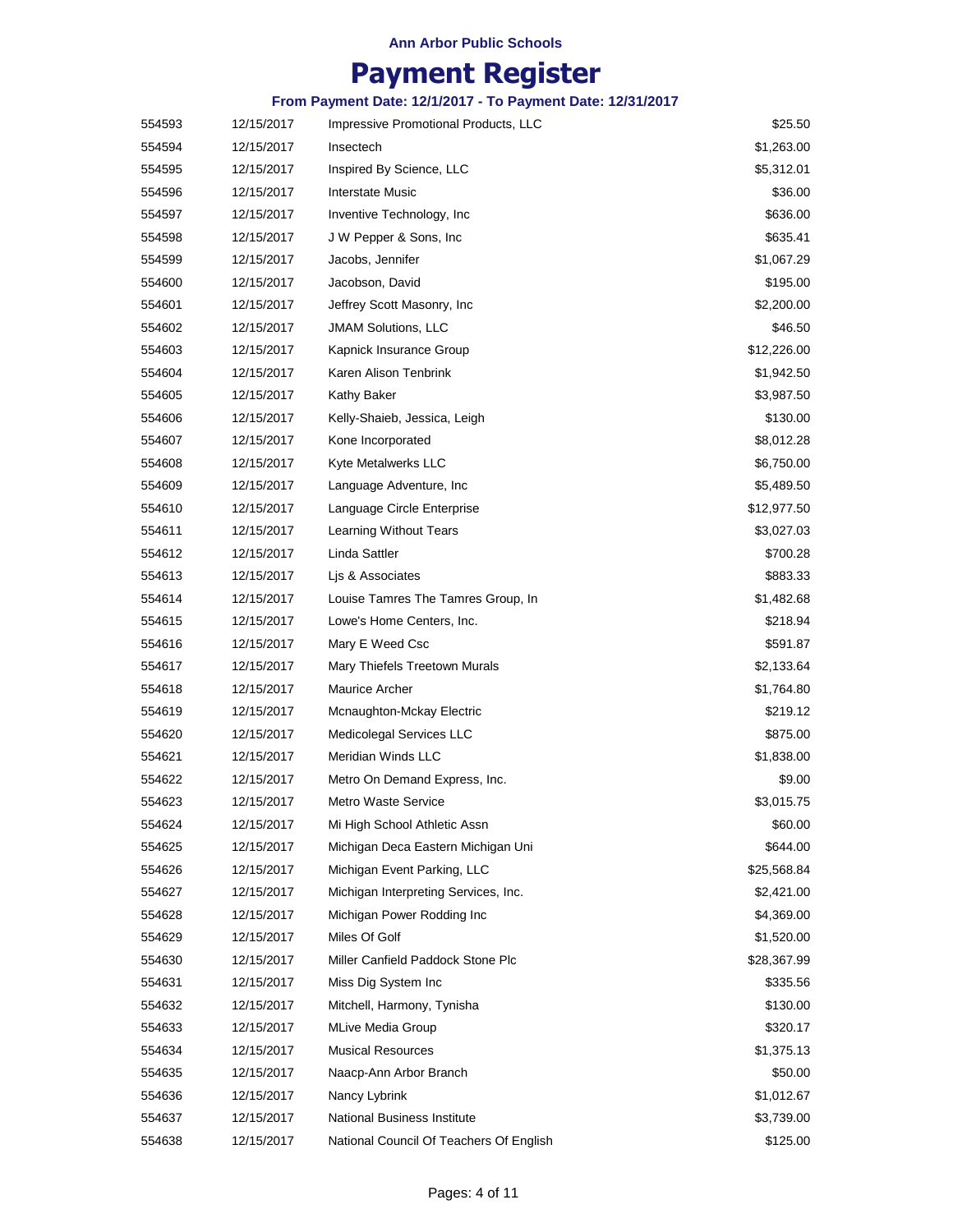# **Payment Register**

| 554639 | 12/15/2017 | National Geographic Learning                             | \$2,580.60  |
|--------|------------|----------------------------------------------------------|-------------|
| 554640 | 12/15/2017 | NCS Pearson, Inc.                                        | \$672.00    |
| 554641 | 12/15/2017 | Nelson Shantz Piano Service                              | \$1,900.00  |
| 554642 | 12/15/2017 | NeoFunds by Neopost                                      | \$500.00    |
| 554643 | 12/15/2017 | NUCO2 Inc                                                | \$320.97    |
| 554644 | 12/15/2017 | Office Depot                                             | \$3,968.19  |
| 554645 | 12/15/2017 | Parsons-Scott, Nancy                                     | \$916.50    |
| 554646 | 12/15/2017 | Pasco Scientific                                         | \$749.00    |
| 554647 | 12/15/2017 | Patricia Ashford Manley                                  | \$130.00    |
| 554648 | 12/15/2017 | Peaceful Dragon School                                   | \$817.54    |
| 554649 | 12/15/2017 | Pearson Inc                                              | \$220.68    |
| 554650 | 12/15/2017 | <b>Pediatric Therapy Associates</b>                      | \$35,083.50 |
| 554651 | 12/15/2017 | Photo Warehouse                                          | \$949.10    |
| 554652 | 12/15/2017 | <b>Pitney Bowes</b>                                      | \$708.87    |
| 554653 | 12/15/2017 | Pitney Bowes-Purchase Power                              | \$1,010.42  |
| 554654 | 12/15/2017 | <b>Precision Data Products Inc</b>                       | \$279.60    |
| 554655 | 12/15/2017 | Precision Exams, LLC                                     | \$1,128.00  |
| 554656 | 12/15/2017 | <b>Premier Environmental &amp; Construction Services</b> | \$1,460.00  |
| 554657 | 12/15/2017 | Presidio Infrastructure Solutions LLC                    | \$12,935.00 |
| 554658 | 12/15/2017 | Process Results, Inc.                                    | \$8,632.25  |
| 554659 | 12/15/2017 | Project Lead The Way, Inc.                               | \$15,079.61 |
| 554660 | 12/15/2017 | Quality Roofing                                          | \$1,698.15  |
| 554661 | 12/15/2017 | <b>Quill Corporation</b>                                 | \$115.44    |
| 554662 | 12/15/2017 | <b>Quill Corporation</b>                                 | \$13,573.63 |
| 554663 | 12/15/2017 | Raymond Geddes & Co                                      | \$146.52    |
| 554664 | 12/15/2017 | Raymond R Gentz                                          | \$495.00    |
| 554665 | 12/15/2017 | <b>Resolute Educational Solutions</b>                    | \$4,125.00  |
| 554666 | 12/15/2017 | <b>Resolute Protections Specialists</b>                  | \$216.00    |
| 554667 | 12/15/2017 | Revel and Roll                                           | \$558.60    |
| 554668 | 12/15/2017 | Riegle Timing Consultants Cs/pcard                       | \$1,100.00  |
| 554669 | 12/15/2017 | <b>Risk Security</b>                                     | \$17,234.47 |
| 554670 | 12/15/2017 | Rj Landau Partners                                       | \$16,575.00 |
| 554671 | 12/15/2017 | Roberts Installation & Repair                            | \$3,985.00  |
| 554672 | 12/15/2017 | Rochester 100                                            | \$425.00    |
| 554673 | 12/15/2017 | Rovin Ceramics                                           | \$795.76    |
| 554674 | 12/15/2017 | Safety Systems, Inc.                                     | \$4,330.94  |
| 554675 | 12/15/2017 | Sanchin Systems Inc. And The O.s.k.a.                    | \$357.22    |
| 554676 | 12/15/2017 | Sarah Feld                                               | \$341.52    |
| 554677 | 12/15/2017 | Schmidt, Kelly                                           | \$330.00    |
| 554678 | 12/15/2017 | Schmitz, Vicki                                           | \$222.90    |
| 554679 | 12/15/2017 | Scholastic Inc                                           | \$877.67    |
| 554680 | 12/15/2017 | School Health Corporation                                | \$74.37     |
| 554681 | 12/15/2017 | School Nurse Supply, Inc.                                | \$87.40     |
| 554682 | 12/15/2017 | School Specialty Inc*                                    | \$2,684.17  |
| 554683 | 12/15/2017 | Screenline, Llc                                          | \$380.00    |
| 554684 | 12/15/2017 | <b>SDE Registrations</b>                                 | \$419.00    |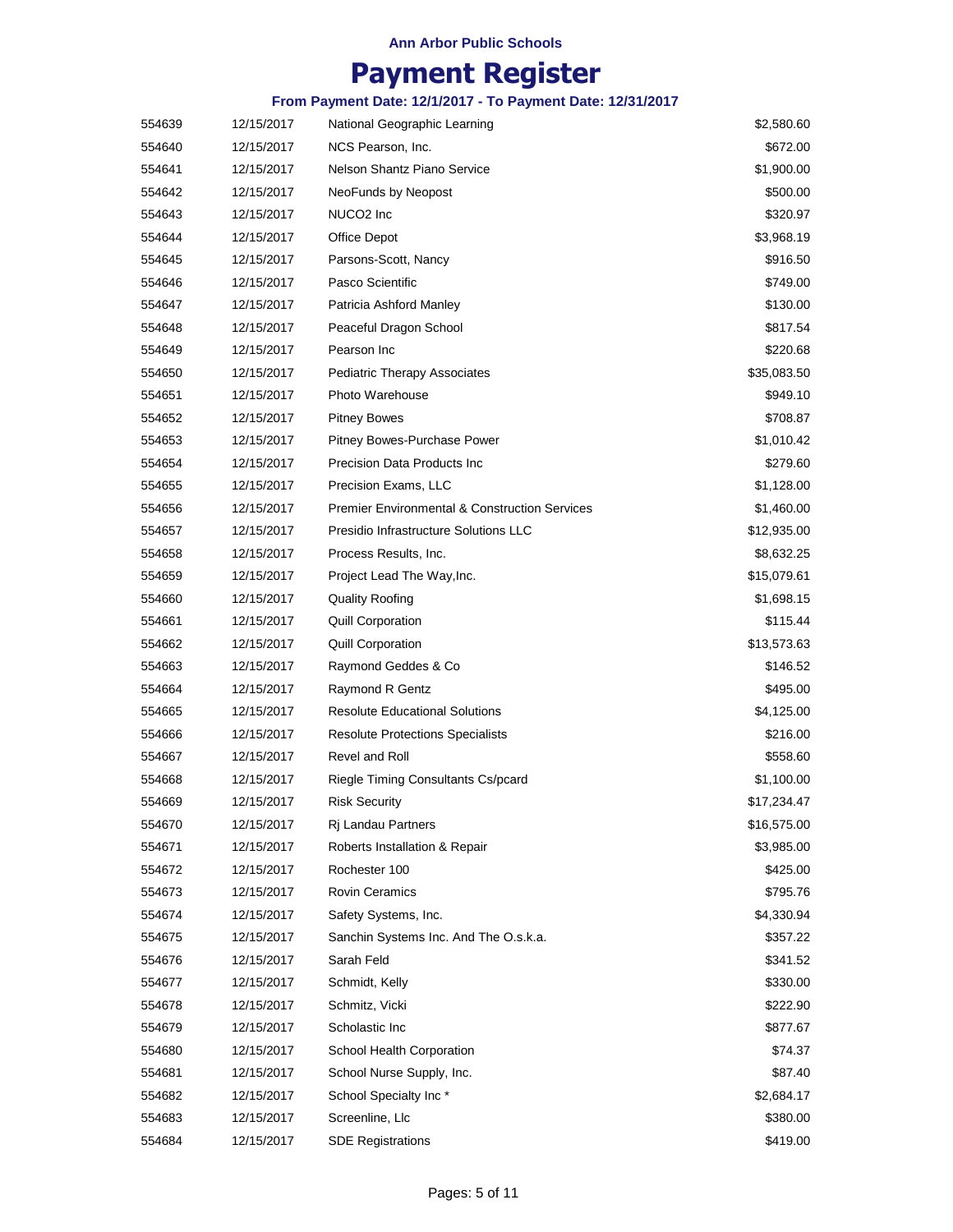# **Payment Register**

| 554685 | 12/15/2017 | Sentinel Technologies Inc                          | \$50.97      |
|--------|------------|----------------------------------------------------|--------------|
| 554686 | 12/15/2017 | Service Pro Plumbing & Environmental Contracting I | \$487.50     |
| 554687 | 12/15/2017 | Service Sports, Inc.                               | \$4,406.50   |
| 554688 | 12/15/2017 | Shamrock Floor Inc                                 | \$1,094.18   |
| 554689 | 12/15/2017 | Signs By Tomorrow                                  | \$308.30     |
| 554690 | 12/15/2017 | Simone Danyiell Lightfoot                          | \$130.00     |
| 554691 | 12/15/2017 | <b>Sinclair Recreation LLC</b>                     | \$8,105.00   |
| 554692 | 12/15/2017 | SiteOne Landscape Supply, LLC                      | \$128.85     |
| 554693 | 12/15/2017 | <b>SJS Educational Solutions</b>                   | \$4,500.00   |
| 554694 | 12/15/2017 | Spirit Assist Hypnotherapy, LLC                    | \$223.98     |
| 554695 | 12/15/2017 | Stadium Hardware                                   | \$28.28      |
| 554696 | 12/15/2017 | Staples Advantage                                  | \$303.40     |
| 554697 | 12/15/2017 | State Of Michigan Environmental Qualit             | \$469.00     |
| 554698 | 12/15/2017 | Steinway Piano Gallery of Detroit, Inc.            | \$727,472.00 |
| 554699 | 12/15/2017 | Steve's Custom Signs, Inc.                         | \$225.00     |
| 554700 | 12/15/2017 | Still Mountain Buddhist Meditation Center          | \$673.50     |
| 554701 | 12/15/2017 | Stone & Dirt                                       | \$33,350.00  |
| 554702 | 12/15/2017 | StructureTec Group Corporation                     | \$1,407.50   |
| 554703 | 12/15/2017 | Sunbelt & Staffing                                 | \$2,412.00   |
| 554704 | 12/15/2017 | Sunglo Restoration Svcs Inc                        | \$12,439.43  |
| 554705 | 12/15/2017 | <b>Superior Text</b>                               | \$580.10     |
| 554706 | 12/15/2017 | Susan Eunice Baskett                               | \$130.00     |
| 554707 | 12/15/2017 | Tango Experience - Ann Arbor, LLC                  | \$1,503.73   |
| 554708 | 12/15/2017 | Team Sports                                        | \$6,640.00   |
| 554709 | 12/15/2017 | THE ARGUS-PRESS COMPANY                            | \$1,085.00   |
| 554710 | 12/15/2017 | The Enrico Group                                   | \$34,028.05  |
| 554711 | 12/15/2017 | The Henry Ford The Edison Institute                | \$752.00     |
| 554712 | 12/15/2017 | Time For Kids                                      | \$623.70     |
| 554713 | 12/15/2017 | <b>Toshiba Business Solutions</b>                  | \$537.02     |
| 554714 | 12/15/2017 | Total Armored Car Service Inc                      | \$324.90     |
| 554715 | 12/15/2017 | Town & Country Pools                               | \$887.50     |
| 554716 | 12/15/2017 | Turnitin, LLC                                      | \$9,095.00   |
| 554717 | 12/15/2017 | Unit Packaging                                     | \$1,460.16   |
| 554718 | 12/15/2017 | US Foods, Inc.                                     | \$1,998.61   |
| 554719 | 12/15/2017 | Vibbart, James, W.                                 | \$7,137.00   |
| 554720 | 12/15/2017 | W W Williams Midwest Inc                           | \$1,894.99   |
| 554721 | 12/15/2017 | W.J.O'Neil Company                                 | \$232,343.55 |
| 554722 | 12/15/2017 | Warren Wheeler, CPSI, LLC                          | \$4,125.00   |
| 554723 | 12/15/2017 | Washtenaw Area Council For Children                | \$70.00      |
| 554724 | 12/15/2017 | <b>Washtenaw Communications</b>                    | \$701.88     |
| 554725 | 12/15/2017 | Washtenaw Glass Co                                 | \$2,128.84   |
| 554726 | 12/15/2017 | Washtenaw Intermediate School District             | \$17,000.00  |
| 554727 | 12/15/2017 | Waste Management                                   | \$391.95     |
| 554728 | 12/15/2017 | Wiltec Technologies, Inc.                          | \$14,276.82  |
| 554729 | 12/15/2017 | Windstream                                         | \$7,060.70   |
| 554730 | 12/15/2017 | <b>Wolverine Sports Supply</b>                     | \$35.80      |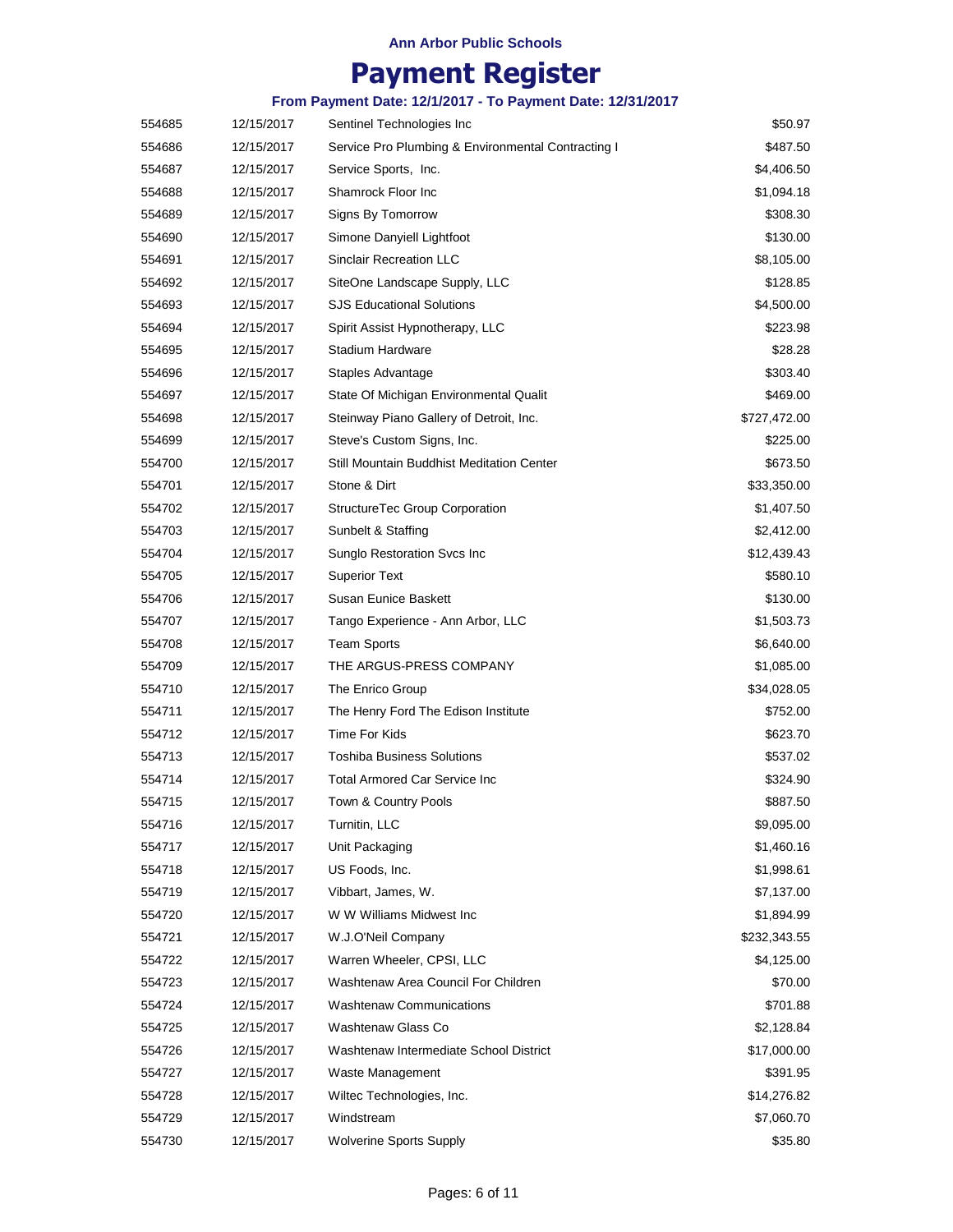# **Payment Register**

| 554731 | 12/15/2017 | Wolverine Supply Inc                    | \$9,791.95  |
|--------|------------|-----------------------------------------|-------------|
| 554732 | 12/15/2017 | Woodwind & Brasswind                    | \$49.50     |
| 554733 | 12/15/2017 | Wps Western Psychologica                | \$16,472.50 |
| 554734 | 12/15/2017 | Kapnick Insurance Group                 | \$583.33    |
| 554735 | 12/15/2017 | Amora, Maria Annabel                    | \$250.00    |
| 554736 | 12/15/2017 | Aversa, Giancarlo                       | \$202.00    |
| 554737 | 12/15/2017 | Carley, Joan                            | \$430.00    |
| 554738 | 12/15/2017 | Chavan, Satish                          | \$17.50     |
| 554739 | 12/15/2017 | Colquitt, Wayne                         | \$79.00     |
| 554740 | 12/15/2017 | Hussain, Imoo                           | \$125.00    |
| 554741 | 12/15/2017 | Knepp, Marjorie                         | \$16.50     |
| 554742 | 12/15/2017 | Neam, Cindy                             | \$80.00     |
| 554743 | 12/15/2017 | Oorbeck, Naomi                          | \$533.75    |
| 554744 | 12/15/2017 | Osman, Brittany                         | \$179.50    |
| 554745 | 12/15/2017 | Ratliff, Rebecca                        | \$108.75    |
| 554746 | 12/15/2017 | Robinson, Amelia                        | \$77.50     |
| 554747 | 12/21/2017 | Asset Acceptance LLC                    | \$192.19    |
| 554748 | 12/21/2017 | Blue Care Network Of Michigan           | \$37,598.40 |
| 554749 | 12/21/2017 | Gatestone & Co. International Inc.      | \$177.87    |
| 554750 | 12/21/2017 | Michigan Guaranty Agency                | \$269.42    |
| 554751 | 12/21/2017 | Midland Funding LLC                     | \$362.22    |
| 554752 | 12/21/2017 | <b>Pioneer Credit Recovery</b>          | \$297.50    |
| 554753 | 12/21/2017 | Portfolio Recovery Associates, LLC      | \$88.44     |
| 554754 | 12/21/2017 | U S Dept Of Education                   | \$83.56     |
| 554755 | 12/21/2017 | University Of Michigan Credit Union     | \$50.00     |
| 554756 | 12/21/2017 | Chapter 13 Trustee                      | \$943.87    |
| 554757 | 12/21/2017 | <b>AAPS Educational Foundation</b>      | \$142.50    |
| 554758 | 12/21/2017 | Kapnick Insurance Group                 | \$6,611.54  |
| 554759 | 12/21/2017 | Kapnick Insurance Group                 | \$6,477.44  |
| 554760 | 12/21/2017 | Michigan Guaranty Agency                | \$86.17     |
| 554761 | 12/21/2017 | Michigan Guaranty Agency                | \$196.21    |
| 554762 | 12/21/2017 | Michigan State Disbursement Unit        | \$4,253.62  |
| 554763 | 12/21/2017 | Office Of The Chapter 13 Trustee        | \$179.63    |
| 554764 | 12/21/2017 | Texas Child Support Disburse. Unit      | \$302.31    |
| 554765 | 12/21/2017 | U S Department Of Education             | \$74.46     |
| 554766 | 12/21/2017 | U S Dept Of Education                   | \$172.08    |
| 554767 | 12/21/2017 | U. S. Department Of Education           | \$19.09     |
| 554768 | 12/21/2017 | U.S. Department Of Education            | \$81.49     |
| 554769 | 12/21/2017 | <b>United States Treasury</b>           | \$58.68     |
| 554770 | 12/21/2017 | Washington State Support Registry       | \$230.76    |
| 554771 | 12/21/2017 | Washtenaw United Way                    | \$30.00     |
| 554772 | 12/21/2017 | A and N Electric, Inc.                  | \$3,920.00  |
| 554773 | 12/21/2017 | A-1 Rental Inc                          | \$490.10    |
| 554774 | 12/21/2017 | <b>Advanced Water Treatment</b>         | \$792.00    |
| 554775 | 12/21/2017 | Ann Arbor Area Transportation Authority | \$14,192.02 |
| 554776 | 12/21/2017 | Apple Computer Inc Professional Service | \$360.05    |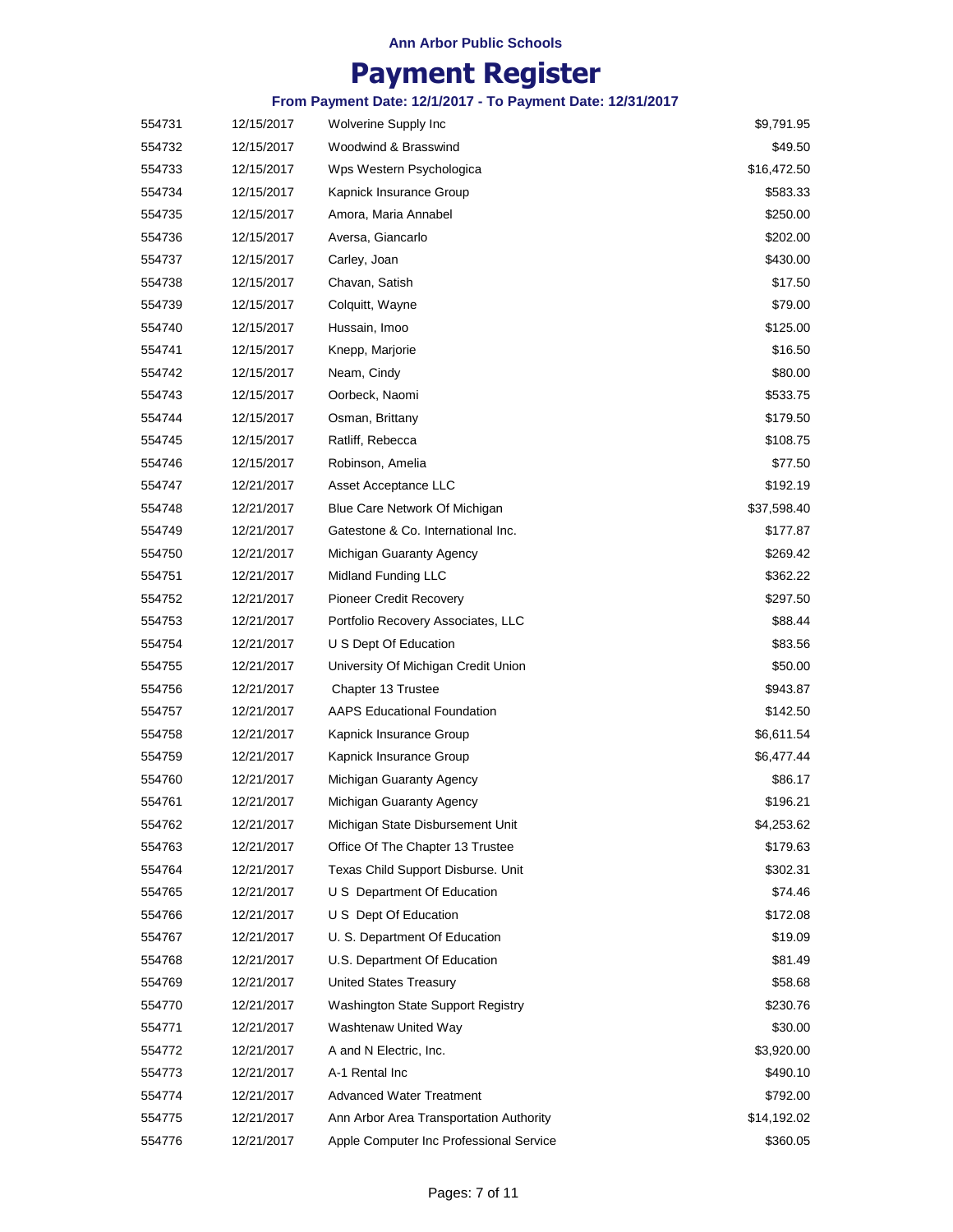# **Payment Register**

| 554777 | 12/21/2017 | Arbor Springs Water                               | \$19.50      |
|--------|------------|---------------------------------------------------|--------------|
| 554778 | 12/21/2017 | Arch Environmental Group, Inc.                    | \$1,390.15   |
| 554779 | 12/21/2017 | Atlas Oil Company                                 | \$25,888.33  |
| 554780 | 12/21/2017 | Barnes & Noble                                    | \$28.78      |
| 554781 | 12/21/2017 | <b>Baruzzini Aquatics</b>                         | \$5,150.00   |
| 554782 | 12/21/2017 | Blue Car; Blue Cab DBA                            | \$10,937.00  |
| 554783 | 12/21/2017 | BWB Reasonable and Reliable Transportation LLC    | \$29,200.10  |
| 554784 | 12/21/2017 | Cellco Partnership Dba Verizon Wireless           | \$722.59     |
| 554785 | 12/21/2017 | Central Michigan Paper (cmp)                      | \$2,772.00   |
| 554786 | 12/21/2017 | Chartwells, Compass Group USA                     | \$323,436.09 |
| 554787 | 12/21/2017 | Chasing Summer, Inc.                              | \$2,500.00   |
| 554788 | 12/21/2017 | City Of Ann Arbor Police Dept.                    | \$1,646.47   |
| 554789 | 12/21/2017 | City Of Ann Arbor Treasurer                       | \$25,219.44  |
| 554790 | 12/21/2017 | Cleanlites Recycling, Inc.                        | \$865.84     |
| 554791 | 12/21/2017 | Detroit Edison Or Dte Energy                      | \$101,003.28 |
| 554792 | 12/21/2017 | Detroit Salt Company Llc                          | \$4,938.34   |
| 554793 | 12/21/2017 | Devall Design Ltd Csinc                           | \$470.00     |
| 554794 | 12/21/2017 | Dollar Bill Copying                               | \$298.36     |
| 554795 | 12/21/2017 | Dte Energy                                        | \$1,950.60   |
| 554796 | 12/21/2017 | Dte Energy                                        | \$27,137.82  |
| 554797 | 12/21/2017 | Durham School Services LP                         | \$725,930.44 |
| 554798 | 12/21/2017 | Enterprise Rent-A-Car                             | \$1,338.62   |
| 554799 | 12/21/2017 | Follett School Solutions, Inc.                    | \$1,200.65   |
| 554800 | 12/21/2017 | GameTime c/o Sinclair Recreation                  | \$133,081.00 |
| 554801 | 12/21/2017 | <b>GCA Education Services, Inc.</b>               | \$480,202.96 |
| 554802 | 12/21/2017 | Gordon Food Service                               | \$72.97      |
| 554803 | 12/21/2017 | Goyette Mechanical Co                             | \$93,249.19  |
| 554804 | 12/21/2017 | Graphic Sciences Inc                              | \$345.00     |
| 554805 | 12/21/2017 | Green, Jacquelyn, Marie                           | \$486.85     |
| 554806 | 12/21/2017 | <b>Heaney General Contracting</b>                 | \$773.92     |
| 554807 | 12/21/2017 | Huron Sign Company                                | \$1,503.00   |
| 554808 | 12/21/2017 | IXL Learning, Inc.                                | \$3,613.00   |
| 554809 | 12/21/2017 | Konica Minolta Business Solutions                 | \$290.31     |
| 554810 | 12/21/2017 | Lake Forest Golf Club                             | \$6,436.50   |
| 554811 | 12/21/2017 | Lakeshore Learning Materials                      | \$194.35     |
| 554812 | 12/21/2017 | Let's Go Transportation Services                  | \$10,624.00  |
| 554813 | 12/21/2017 | Macprofessionals Inc.                             | \$1,500.00   |
| 554814 | 12/21/2017 | Mcgraw-Hill School Education                      | \$312.50     |
| 554815 | 12/21/2017 | Mechanical Electrical Engineering Consultants, PC | \$1,750.00   |
| 554816 | 12/21/2017 | Medco Supply Co (lockbox) Or Masune & Surgical S  | \$4,583.00   |
| 554817 | 12/21/2017 | Meridian Winds LLC                                | \$172.00     |
| 554818 | 12/21/2017 | Metro Waste Service                               | \$1,852.45   |
| 554819 | 12/21/2017 | Michigan Deca Eastern Michigan Uni                | \$1,343.00   |
| 554820 | 12/21/2017 | Michigan Elem. Middle School Principals Assoc.    | \$555.00     |
| 554821 | 12/21/2017 | Michigan Overhead Door and Loading Dock           | \$6,736.00   |
| 554822 | 12/21/2017 | Michigan Power Rodding Inc                        | \$1,319.00   |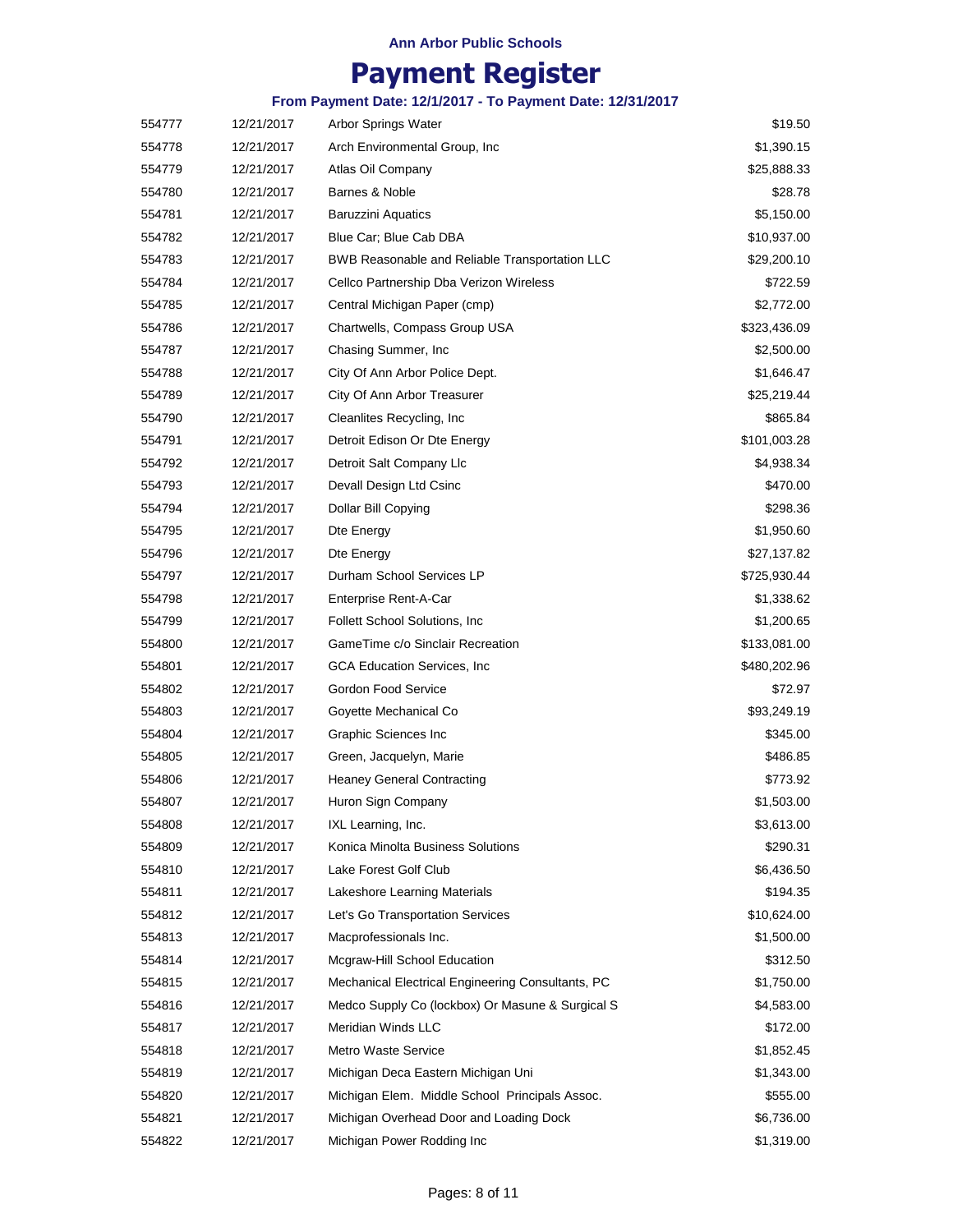# **Payment Register**

| 554823             | 12/21/2017 | Michigan School Business Officials/MSBO            | \$1,500.00     |
|--------------------|------------|----------------------------------------------------|----------------|
| 554824             | 12/21/2017 | Miotech Sports Medicine Supplies                   | \$77.78        |
| 554825             | 12/21/2017 | <b>Musical Resources</b>                           | \$142.74       |
| 554826             | 12/21/2017 | Naacp-Ann Arbor Branch                             | \$50.00        |
| 554827             | 12/21/2017 | <b>NACAC</b>                                       | \$205.00       |
| 554828             | 12/21/2017 | Naik, Umesh, P                                     | \$1,025.00     |
| 554829             | 12/21/2017 | Nasco                                              | \$166.44       |
| 554830             | 12/21/2017 | NUCO <sub>2</sub> Inc                              | \$393.62       |
| 554831             | 12/21/2017 | Office Depot                                       | \$7,189.68     |
| 554832             | 12/21/2017 | Pasco Scientific                                   | \$720.00       |
| 554833             | 12/21/2017 | Pitney Bowes-Purchase Power                        | \$1,063.35     |
| 554834             | 12/21/2017 | <b>Pittsfield Charter Township</b>                 | \$92.26        |
| 554835             | 12/21/2017 | Plante & Moran, PLLC                               | \$9,100.00     |
| 554836             | 12/21/2017 | Process Results, Inc.                              | \$760.00       |
| 554837             | 12/21/2017 | Purvis & Foster                                    | \$19,875.00    |
| 554838             | 12/21/2017 | <b>Quill Corporation</b>                           | \$325.48       |
| 554839             | 12/21/2017 | Reed, Latish                                       | \$4,550.60     |
| 554840             | 12/21/2017 | Rehmann                                            | \$12,887.50    |
| 554841             | 12/21/2017 | <b>Resolute Protections Specialists</b>            | \$288.00       |
| 554842             | 12/21/2017 | Riegle Timing Consultants Cs/pcard                 | \$2,140.00     |
| 554843             | 12/21/2017 | School Health Corporation                          | \$105.94       |
| 554844             | 12/21/2017 | School Nurse Supply, Inc.                          | \$1,066.60     |
| 554845             | 12/21/2017 | <b>School Outfitters</b>                           | \$750.99       |
| 554846             | 12/21/2017 | School Specialty Inc*                              | \$56.90        |
| 554847             | 12/21/2017 | Service Electric Supply Inc                        | \$4,750.00     |
| 554848             | 12/21/2017 | Service Pro Plumbing & Environmental Contracting I | \$854.00       |
| 554849             | 12/21/2017 | Shar Products Co                                   | \$603.98       |
| 554850             | 12/21/2017 | Simply Sheets Fundraising, LLC                     | \$440.00       |
| 554851             | 12/21/2017 | <b>SME</b>                                         | \$2,900.00     |
| 554852             | 12/21/2017 | Solzie, Leer, Robert                               | \$500.00       |
| 554853             | 12/21/2017 | Staples Advantage                                  | \$132.94       |
| 554854             | 12/21/2017 | Stevens Disposal & Recycling Services Inc          | \$105.00       |
| 554855             | 12/21/2017 | Sunbelt & Staffing                                 | \$11,038.25    |
| 554856             | 12/21/2017 | Sunrise Screen Printing Inc. Csinc/pcard           | \$365.07       |
| 554857             | 12/21/2017 | TELETECH, INC.                                     | \$341.50       |
| 554858             | 12/21/2017 | U Of M Office Of Financial Aid Schl                | \$1,000.00     |
| 554859             | 12/21/2017 | <b>University Musical Society</b>                  | \$920.00       |
| 554860             | 12/21/2017 | Video And Internet Stuff, Llc                      | \$1,348.75     |
| 554861             | 12/21/2017 | Washington Elevator Co Inc                         | \$4,887.75     |
| 554862             | 12/21/2017 | Washtenaw Intermediate School District             | \$251.92       |
| 554863             | 12/21/2017 | Washtenaw News Company                             | \$184.00       |
| 554864             | 12/21/2017 | <b>Wild Swan Theatre</b>                           | \$520.00       |
| 554865             | 12/21/2017 | Wolverine Supply Inc                               | \$16,605.10    |
| Type Check Totals: |            |                                                    | \$4,998,579.98 |
| <u>EFT</u>         |            |                                                    |                |
| 163853             | 12/11/2017 | State Of Michigan - Payroll Taxes                  | \$165,434.83   |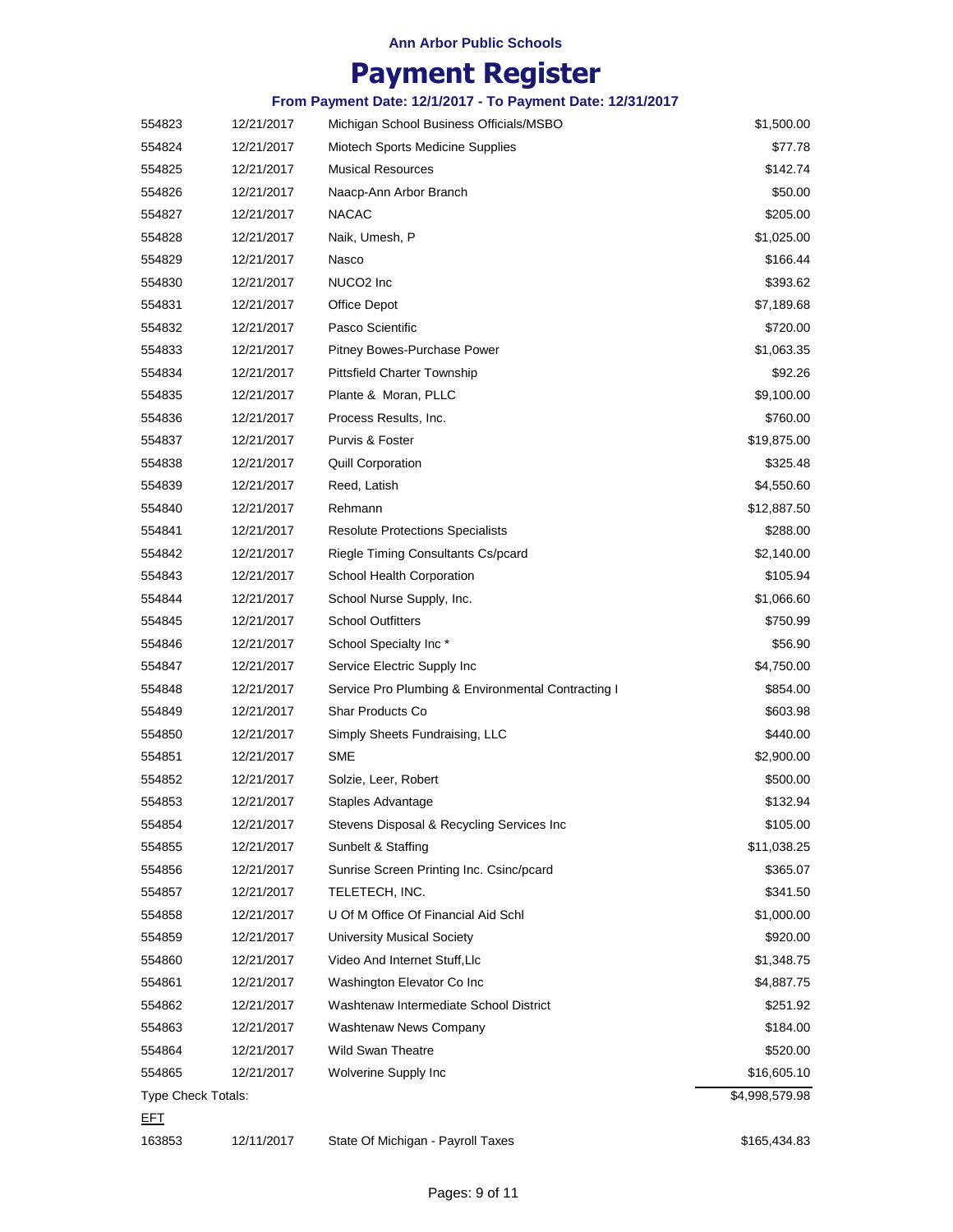# **Payment Register**

## **From Payment Date: 12/1/2017 - To Payment Date: 12/31/2017**

| 163854           | 12/11/2017 | <b>FICA -SOCIAL SECURITY</b>             | \$731,370.70   |
|------------------|------------|------------------------------------------|----------------|
| 163855           | 12/11/2017 | Internal Revenue Service - Payroll Taxes | \$483,586.85   |
| 166632           | 12/26/2017 | <b>FICA -SOCIAL SECURITY</b>             | \$717,069.53   |
| 166633           | 12/22/2017 | Internal Revenue Service - Payroll Taxes | \$464,170.23   |
| 166634           | 12/26/2017 | <b>FICA -SOCIAL SECURITY</b>             | \$669.68       |
| 166635           | 12/26/2017 | Internal Revenue Service - Payroll Taxes | \$317.72       |
| 166636           | 12/22/2017 | State Of Michigan - Payroll Taxes        | \$161,571.82   |
| 166637           | 12/26/2017 | State Of Michigan - Payroll Taxes        | \$178.38       |
| Type EFT Totals: |            |                                          | \$2,724,369.74 |
|                  |            |                                          |                |

Chase-Checking - General Fund -Checking Totals

| <b>Transaction Amount Reconciled Amount</b> |                |
|---------------------------------------------|----------------|
| \$4,998,579.98                              | \$4,210,778.40 |
| \$0.00                                      | \$0.00         |
| \$0.00                                      | \$0.00         |
| \$0.00                                      | \$0.00         |
| \$4,998,579.98                              | \$4,210,778.40 |

#### Transaction Amount Reconciled Amount

\$4,210,778.40 \$7,722,949.72

| \$2,724,369.74 | \$0.00 |
|----------------|--------|
| \$0.00         | \$0.00 |
| \$0.00         | \$0.00 |
| \$2,724,369.74 | \$0.00 |

| <b>Transaction Amount Reconciled Amount</b> |                |
|---------------------------------------------|----------------|
| \$7,722,949.72                              | \$4,210,778.40 |
| \$0.00                                      | \$0.00         |
| \$0.00                                      | \$0.00         |
| \$0.00                                      | \$0.00         |

**Grand Totals:**

| <b>Reconciled</b> | <b>Transaction Amount</b> |
|-------------------|---------------------------|
| \$4,210,778.40    | \$4,998,579.98            |
| \$0.00            | \$0.00                    |
| \$0.00            | \$0.00                    |
| \$0.00            | \$0.00                    |
| \$4,210,778.40    | \$4,998,579.98            |

| <b>Transaction Amount</b> | Reconciled |
|---------------------------|------------|
| \$2,724,369.74            | \$0.00     |
| \$0.00                    | \$0.00     |
| \$0.00                    | \$0.00     |
| \$2,724,369.74            | \$0.00     |
| <b>Transaction Amount</b> | Reconciled |

**Amount \$7,722,949.72 \$4,210,778.40**